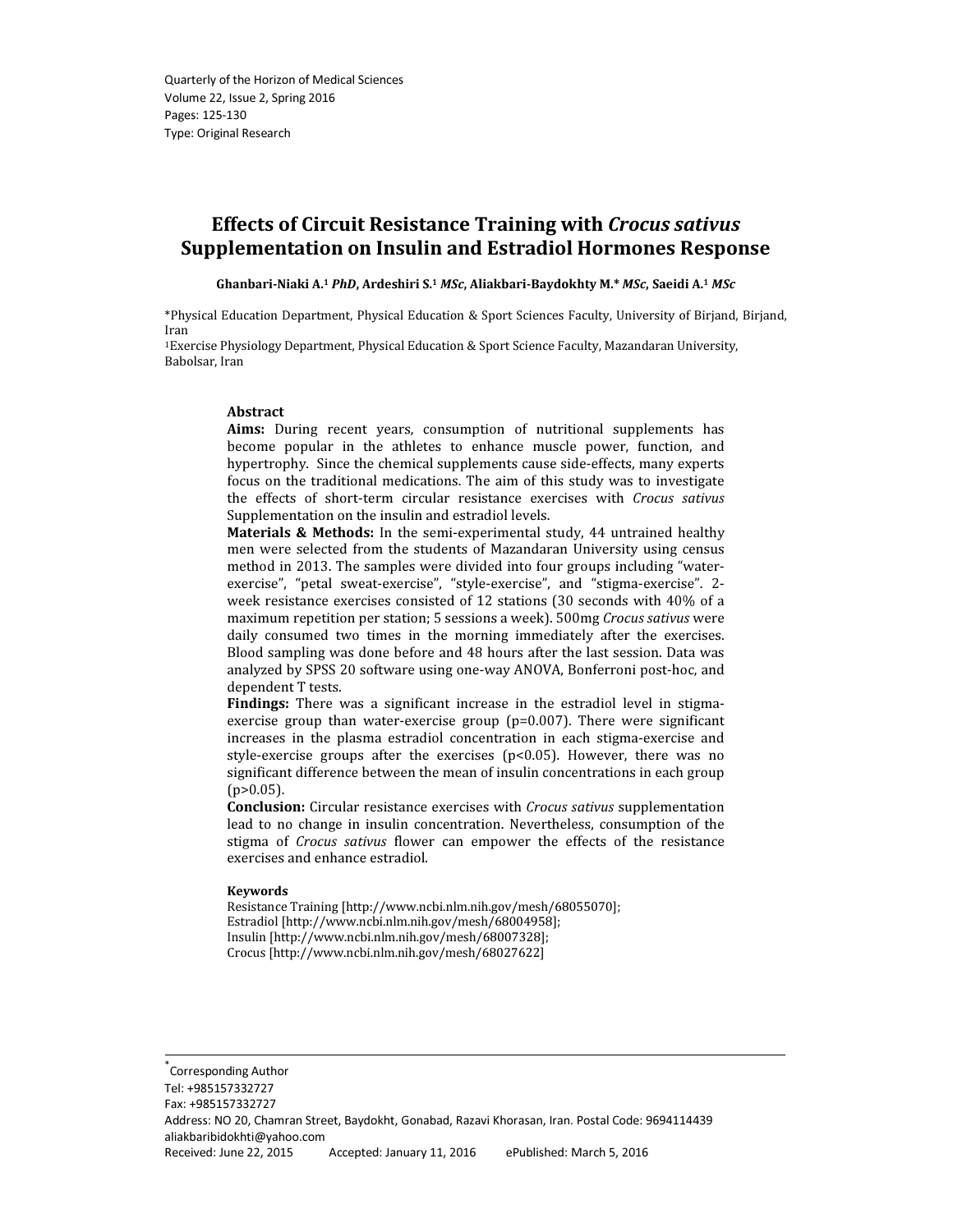# تاثیر تمرین مقاومتی دایرهای با مکمل زعفران بر پاسخ هورمونهای انسولین و استرادیول

### عباس قنبری نیاکی PhD

گروه فیزیولوژی ورزشی، دانشکده تربیت بدنی و علوم ورزشی، دانشگاه مازندران، بابلسر، ایران

#### صادق اردشیری MSc

گروه فیزیولوژی ورزشی، دانشکده تربیت بدنی و علوم ورزشی، دانشگاه مازندران، بابلسر، ايران

# مهدی علیاکبری بیدختی <sup>\*</sup> MSc

گروه تربیت بدنی، دانشکده تربیت بدنی و علوم ورزشی، دانشگاه بیرجند، بیرجند، ايران

#### ایوب سعیدی MSc

گروه فیزیولوژی ورزشی، دانشکده تربیت بدنی و علوم ورزشی، دانشگاه مازندران، بابلسر، ايران

### جكىدە

**اهداف:** طی سالهای اخیر استفاده از مکملهای غذایی برای بهبود قدرت، عملکرد و هایپرتروفی عضلانی در بین ورزشکاران رواج زیادی یافته است. با توجه به اثرات جانبی مکملهای شیمیایی، توجه بسیاری از مختصصان تغذیه بهسوی داروهای سنتی معطوف شده است. هدف پژوهش حاضر، بررسی تاثیر تمرین مقاومتی دایرهای کوتاهمدت با

مواد و روشها: در این تحقیق نیمه تجربی در سال ١٣٩٢، ۴۴ مرد سالم تمرین نکرده از بین دانشجویان دانشگاه مازندران بهروش سرشماری انتخاب و به چهار گروه؛ أب- تمرين، عرق گلبرگ- تمرين، تهگل-تمرین و سرگل– تمرین تقسیم شدند. تمرین مقاومتی شامل ١٢ ایستگاه (هر ایستگاه ٣٠ ثانیه با شدت ۴٠٪ یک تکرار بیشینه) بهمدت ٢ هفته (۵ جلسه در هفته) بود. روزانه ۵۰۰میلی گرم زعفران صبح و بلافاصله بعد از تمرین استفاده شد. نمونه خونی قبل و ۴۸ ساعت بعد از آخرین جلسه تمرین گرفته شد. نتایج به کمک نرمافزار SPSS 20 و آزمونهای آنالیز

یافتهها: هورمون استرادیول در گروه سرگل- تمرین نسبت به گروه آب-تمرین دارای افزایش معنیداری بود (p=٠/٠٠٧). افزایش معنیداری در غلظت استرادیول پلاسما در گروههای سرگل– تمرین و تهگل– تمرین بعد از تمرین مشاهده شد (p<٠/٠۵)، اما تفاوت معنی داری در میانگین

**نتیجه گیری:** تمرین مقاومتی دایرهای همراه با مکملدهی زعفران تغییری در غلظت هورمون انسولین ایجاد نمی کند، اما مصرف سرگل زعفران مى تواند باعث تقويت اثر تمرين مقاومتى وافزايش هورمون استراديول شود.

كليدواژهها: تمرين مقاومتي دايرهاي، استراديول، انسولين، زعفران

تاريخ دريافت: ١٣٩۴/٠۴/٠ تاريخ پذيرش: ١٣٩۴/١١/٢١ aliakbaribidokhti@yahoo.com : تويسنده مسئول

مکملسازی زعفران بر سطوح هورمونهای استرادیول و انسولین بود.

واریانس یک طرفه، تعقیبی بونفرونی و T وابسته تحلیل شدند.

غلظت انسولين گروهها مشاهده نشد (p>٠/٠۵).

# مقدمه

فعالیت ورزشی مقاومتی، سازگاری کوتاممدت و طولانی مدتی را در عضلات اسکلتی بهدنبال دارد. پاسخ حاد و اثر ورزش مقاومتی، در سطح گردش هر دو هورمون آنابولیک و کاتابولیک بالقوه سودمند است<sup>[1]</sup>. بەنظر می رسد که تمرینات مقاومتی برای افزایش قدرت و توده بدون چرب و بهینهسازی غدد درون ریز یک عامل کمکی باشدا<sup>2</sup>]. همچنین سازگاری با تمرینات مقاومتی کوتاهمدت در یک دوره پویا از زمان است که در آن پاسخهای عصبی عضلانی و مکانیزمهای هورمونی به خواستههای خارجی محرکهای تمرینی بهوجود مي اَيدا<sup>3</sup>].

استرادیول، قوی ترین و فعال ترین هورمون استروژنی از لحاظ بیولوژیک است<sup>[4]</sup>. استرادیول یک استروژن است. استروژنها در زن های سالم موجب رشد تکامل اندام جنسی، حفظ عملکرد طبیعی ادراری- تناسلی و افزایش ثبات عروق خونی و در نتیجه جلوگیری از سرخشدن و برافروختگی میشود. نزدیک به ۸۰٪ استرادیول در مردان ناشی از تبدیل تستوسترون و آندرستندیون به استروژن است<sup>5-7</sup>]. آروماتیزاسیون کربن شماره ۱۹ آندروژنها یعنی تستوسترون و آندرستندیون، باعث تولید استرادیول و استروژن می شود که تحت کنترل آنزیم آروماتاز است. طی مطالعات گذشته، استرادیول به عنوان هورمون زنانه و تستوسترون به عنوان هورمون مردانه مورد توجه بودهاند. امروزه با شناسایی اعمال مهم استروژنها در دستگاه تناسلی مردان، نقش این هورمون در باروری مردان پررنگتر شده است، چرا که فقدان گیرنده آلفای استروژن یا فقدان اًروماتاز سبب اختلال در باروری میشود<sup>[8]</sup>.

عملکرد استرادیول با اتصال به گیرنده استروژنی در سیتوپلاسم، باعث افزایش میزان ساختهشدن RNA ،DNA و پروتئینهای دیگر در بافت هدف میشود. همچنین در هیپوتالاموس میزان آزادشدنGnRH (هورمون آزادكننده گنادوتروپینها) تحت تاثیر استروژن کاهش پیدا می کند و در هیپوفیز آزادشدن FSH (هورمون محرک فولیکول) و LH (هورمون لوتئینی کننده) کاهش می یابد. استرادیول به عنوان دارو در کمبود هورمون استروژن و بیماری های ديگر تجويز مي شود. هر چند نقش اصلي اين هورمون در بافتهاي تولید مثلی مانند رحم است، ولی در سایر بافتها مانند استخوان، كبد، عروق خوني و مغز نيز تاثير داردا<sup>6]</sup>.

انسولین باعث افزایش جذب گلوکز در عضله اسکلتی می شود که این اتفاق تا حد زیادی بهوسیله جذب و فعال شدن پروتئینهای خاص ناقل به غشای پلاسمایی صورت میگیرد که انتشار گلوکز را با توجه به شيب غلظت آن تسهيل مي كنند. انسولين باعث افزايش جريان خون فيزيولوژيک به عضله اسکلتي مي شود<sup>[9]</sup>. انسولين بهطور قابل توجهي باعث افزايش سنتز پروتئين مي شود، بهخصوص در زمانی که اسیدهای آمینه کافی در دسترس باشد و به کاهش كاتابوليزم پروتئين منجر مى شود. تغييرات غلظت انسولين سرم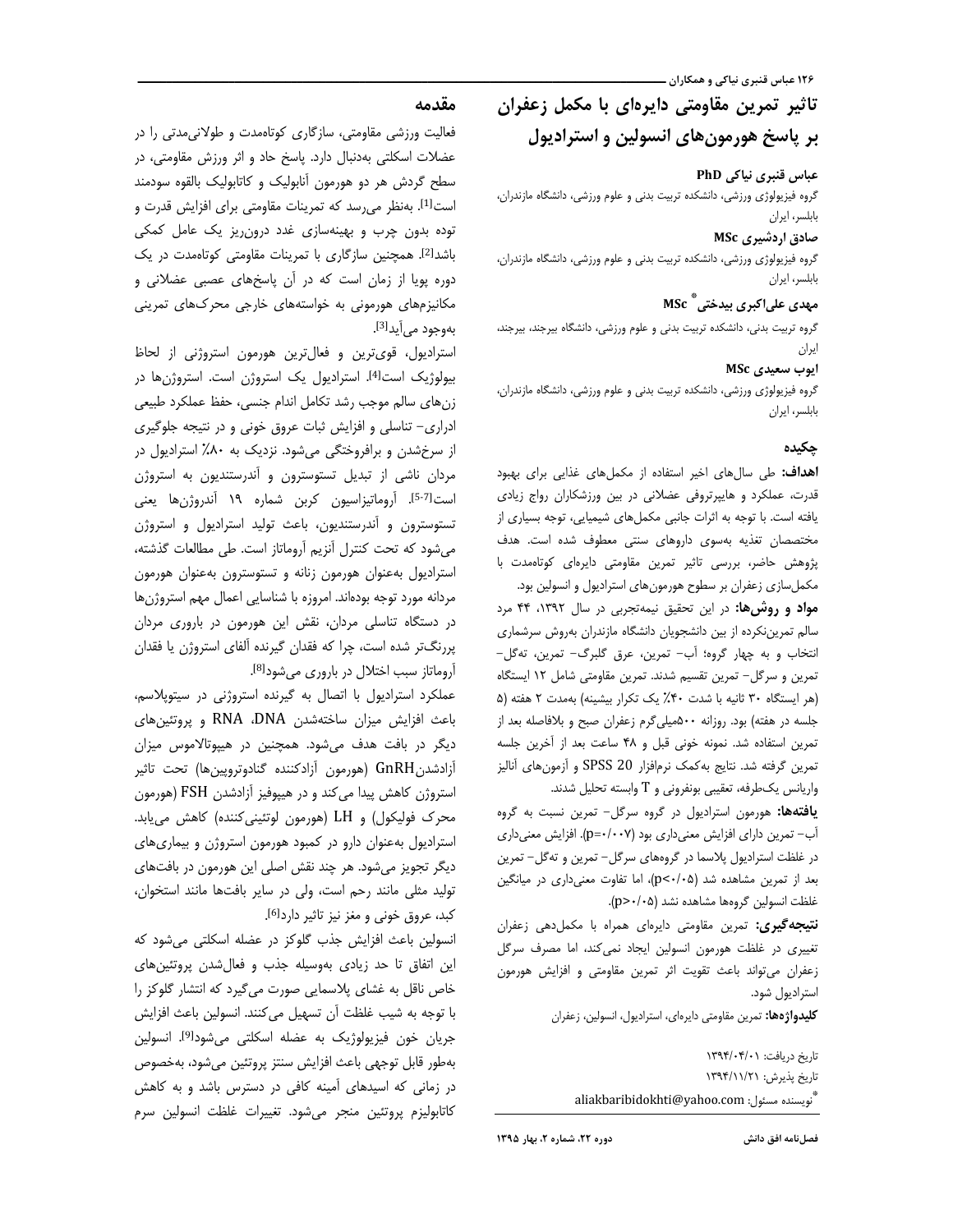موازي با تغييرات قند خون است و اين پاسخ زماني افزايش مي يابد كه پروتئين يا كربوهيدرات، قبل، بعد يا در حين تمرين مصرف شود. نتايج نشان مي دهد كه غلظت انسولين سرم بعد از يک دوره تمرين مقاومتی حاد کاهش میبابد. انسولین عمدتاً توسط رژیم غذایی و قند خون تحت تاثير قرار مي گيردا<sup>10-12</sup>1. بنابراين مصرف كربوهيدراتها، اسيدهاى آمينه يا تركيب هر دو، قبل، حين يا بلافاصله پس از تمرین مقاومتی برای بهحداکثررساندن اثرات آنابولیزم انسولین در بافت عضلانی پیشنهاد میشود. مصرف مکمل، قبل یا حین تمرین مقاومتی بهویژه برای بهحداکثررساندن سنتز پروتئین مفید است، زیرا استفاده از اسیدآمینهها در جریان خون عضلانی پس از تحویل آنها زمانبر است[13].

طی سال های اخیر استفاده از مکمل های غذایی برای بهبود قدرت، عملکرد و هایپرتروفی در بین ورزشکاران رشتههای مختلف رواج زیادی یافته است. با توجه به اثرات جانبی بسیاری از مکملهایی که بهصورت شیمیایی تهیه و تولید می شود، توجه بسیاری از مختصصان تغذیه بهسوی داروهای گیاهی و سنتی معطوف شده است. زعفران در طب سنتی کاربردهای متنوعی از قبیل محرک قوای جنسی، ضداسپاسم، ضدافسردگی و التهاب داشته و از آن در درمان بسیاری از اختلالات وسیع همچون بیماریهای قلبی-عروقی و ضایعات مغزی استفاده میشود. اخیراً مطالعات فارماکولوژی بر فعالیت زیستی عصارههای گیاهی و خواص آنتی|کسیدانی آن متمرکز شده است. عصاره زعفران شامل ترکیبات زیادی از جمله؛ آلفا- کروستین یک کاروتنوئید محلول در آب، کروسین، دیکروسین، تریکروسین، پیکروکروسین و سافرنال است[<sup>14, 15]</sup>. زعفران جذب گلوكز را تحريك مى كند و باعث افزایش حساسیت به انسولین در سلول عضله اسکلتی از طریق مکانیزمهای متعدد می شود. این یافتهها نشان می دهد که اثر كاهنده قند خون زعفران مربوط به سوختوساز فعاليت زعفران در عضله اسكلتي است[16].

با توجه به اینکه مطالعات محدودی در زمینه تاثیر مصرف زعفران بر سطوح هورمونها بعد از انجام فعالیت ورزشی، بهویژه تمرینات مقاومتی انجام شده است و از طرفی مطالعاتی در زمینه تاثیر بخشهای تحتانی (کنج یا تهگل) و گلبرگ زعفران بر سطوح هورمونها وجود ندارد، بنابراین پژوهش حاضر با هدف بررسی تاثیر تمرین مقاومتی دایرهای (۱۲ایستگاهی) کوتاهمدت با مصرف مکمل زعفران بر سطوح هورمون های استرادیول و انسولین انجام شد.

# مواد و روش ها

تحقیق حاضر در قالب طرح نیمهتجربی در سال ۱۳۹۲ در بین دانشجویان پسر دانشگاه مازندران بهاجرا درآمد. ۴۴ دانشجوی دانشگاه مازندران بهصورت داوطلبانه در پژوهش شركت كردند. قبل از شركت در تحقيق، كليه مراحل و روش كار براى آنها توضيح داده

شد و پس از آگاهی کامل و تکمیل پرسشنامه پزشکی، رضایتنامه كتبي از آنها گرفته شد. شرايط ورود به تحقيق شامل؛ عدم اعتياد به مواد مخدر و الكل، نداشتن سابقه فعالیت ورزشی منظم حداقل بهمدت ۶ ماه و عدم سابقه ابتلا به بيماري كليوي، كبدى، قلبي-عروقي، ديابت يا هر گونه آسيب يا مشكل جسمى بود. اين افراد بهصورت همسان به چهار گروه؛ آب– تمرین (۱۱ نفر)، عرق گلبرگ زعفران- تمرین (١٠ نفر)، ته گل زعفران- تمرین (١١ نفر) و سرگل زعفران- تمرين (١٢ نفر) تقسيم شدند.

آزمودنی ها مقدار ۵۰۰میلی گرم زعفران (سرگل و ته گل) طی دو مرحله، پس از صبحانه یک کپسول (۲۵۰میلی گرم) و بلافاصله پس از تمرین کپسول دوم (۲۵۰میلی گرمی) را بههمراه ۱۰۰میلی لیتر آب دریافت کردند. گروه عرق گلبرگ زعفران ٢٠٠میلی لیتر عرق با دارونما (کپسول ۲۵۰میلیگرمی) و گروه آب ۲۰۰میلی لیتر آب با دارونما (کپسول ۲۵۰میلی گرمی) مصرف نمودند.

دستورالعمل تمرين به اين صورت بود كه قبل از انجام تمرين مقاومتی دایرهای، ابتدا آزمودنیها با محیط کار آشنا و طی سه جلسه مجزا برای تعیین 1RM (یک تکرار بیشینه) حرکات مورد نظر به محل تمرین مراجعه نمودند. طی این سه جلسه مقادیر 1RM حركات اسكوات، پرس سينه هالتر، ساق پا دستگاه، سرشانه هالتر، پرس پا دستگاه، قایقی دستگاه، جلو پا دستگاه، جلو بازو سیم کش، پشت پا دستگاه، پشت بازو سیم کش، اکستنشن تنه، و دراز و نشست به دو روش آزمون و خطا و نیز با استفاده از معادله برزيسكي محاسبه شد<sup>[17]</sup>. آزمودني ها اين حركات را با ۴٠٪ 1RM میانگین با سرعت متوسط بهمدت دو هفته (۵ جلسه در هفته) انجام دادند. هر جلسه تمرین شامل ۵ دقیقه گرمکردن و سپس انجام حركات ١٢گانه بدون توقف بين ايستگاهها و مدت انجام هر ایستگاه ۳۰ ثانیه بود. تعداد تکرار در هر ایستگاه برای آزمودنیها ثبت شد. دو جلسه اول یک نوبت تمرین انجام شد. از جلسه سوم آزمودنیها تمرین را دو نوبت و بین هر نوبت سه دقیقه استراحت فعال انجام دادند.

نمونه خون اَزمودنیها، صبح زود بعد از ۱۰ تا ۱۲ ساعت ناشتایی در دو مرحله ۴۸ ساعت قبل از شروع تمرينات و ۴۸ ساعت بعد از آخرین جلسه تمرین از ورید بازویی گرفته شد و در لولههای آزمایش حاوی EDTA (اتیلن دیآمین تترا استیکاسید) ریخته شد. نمونههای خونی با سرعت ۳۰۰۰ دور در دقیقه بهمدت ۱۰ دقیقه سانتریفیوژ شدند. سپس پلاسمای جداشده برای آنالیز

هورمون های استرادیول و انسولین مورد استفاده قرار گرفت. برای اندازهگیری هورمونها از دستگاه ( Elecsys 2010 HITACHI Roche، مدل ۲۰۲۰؛ ساخت مشترک ألمان و ژاپن) استفاده شد. استرادیول پلاسما با روش الایزا (ضریب تغییرات و حساسیت روش اندازهگیری به ترتیب ٢/٧٪ و ٩/٧پیکوگرم در میلی لیتر) با استفاده از کیت تشخیص استرادیول انسان (شرکت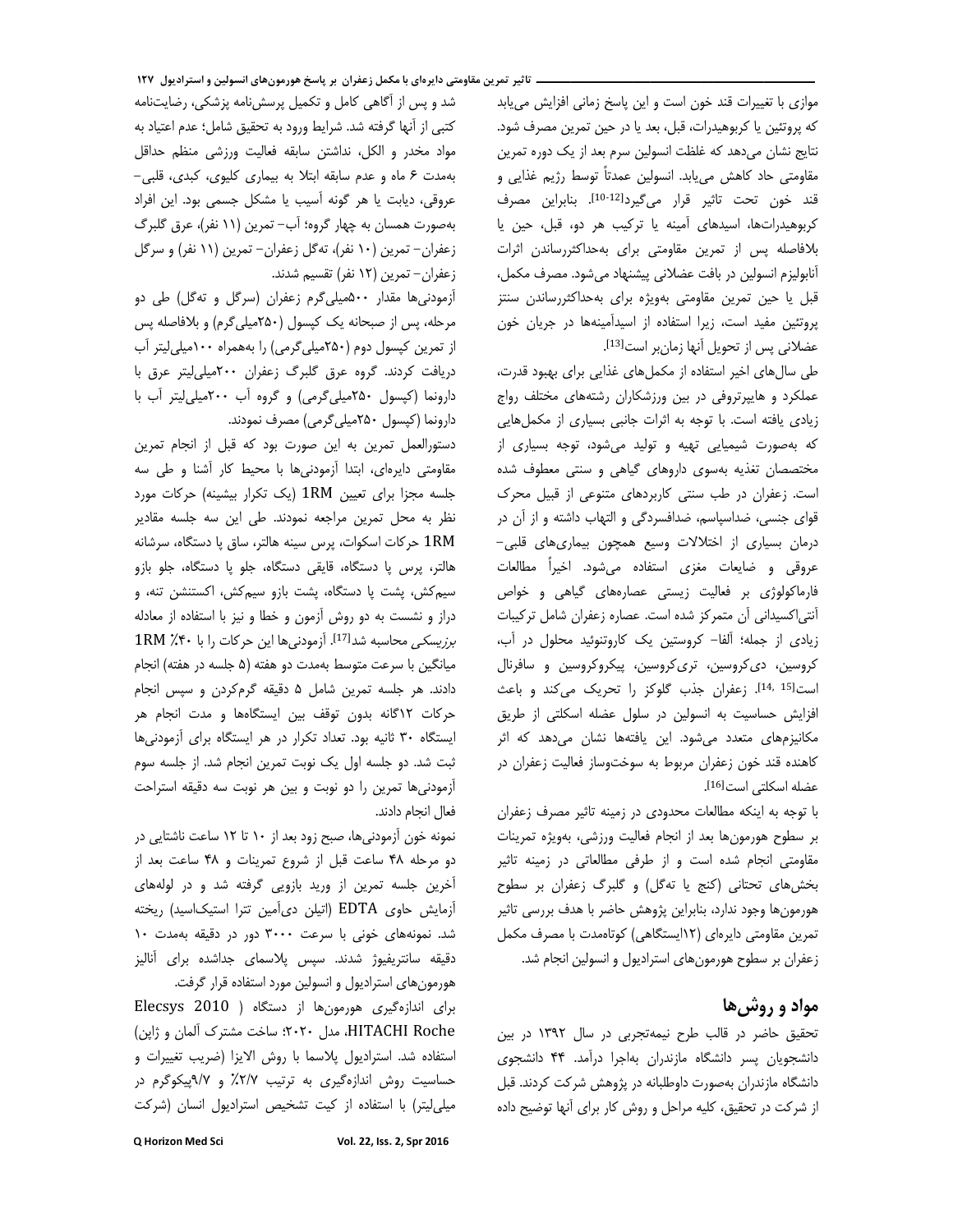۱۲۸ عباس قنبری نیاکی و همکاران ـ

IBL با كد RE52041؛ ساخت آلمان) تعيين شد. دامنه استاندارد ٣۶-١٠نانوگرم در ميلي ليتر بود. انسولين پلاسما نيز با روش الايزا (ضریب تغییرات و حساسیت روش اندازهگیری به ترتیب ۱/۸٪ و ١/٧۶میکرو واحد در میلی لیتر) با استفاده از کیت تشخیص انسولین انسان (شركت DEMDITEC با كدDE2935؛ ساخت آلمان) تعیین شد. دامنه استاندارد ٢۵-٢میکرو واحد در میلی لیتر بود. پس از تایید توزیع نرمال دادهها با استفاده از آزمون کولموگروف-اسمیرنوف، برای مقایسه بین گروهها ابتدا اختلاف پیش آزمون و  $d$  پس آزمون  $(d)$  محاسبه شد. سپس برای مقایسه بین مقادیر بهدستآمده، آزمون آناليز واريانس يكطرفه و آزمون تعقيبي بونفرونی مورد استفاده قرار گرفت. بهمنظور تعیین تغییرات درون گروهی از آزمون T وابسته استفاده شد. کلیه تجزیه و تحلیل ها با استفاده از نرمافزار آماری SPSS 20 صورت گرفت.

#### بافتهها

میانگین آماری مشخصات دموگرافیک آزمودنیها در هر گروه در جدول ١ ارايه شده است.

| <b>جدول ۱)</b> میانگین اماری مشخصات دمو داقیک ازمودنی ها در هر ادروه |                    |                                                |                                   |
|----------------------------------------------------------------------|--------------------|------------------------------------------------|-----------------------------------|
| سرگل- تمرین                                                          | ته گل- تمرین       | عرق- تمرين                                     | أب- تمرين                         |
|                                                                      |                    |                                                | سن (سال)                          |
| $\gamma/\Delta \cdot \pm 1/9$                                        | <b>YI/IA±I/YY</b>  | $\frac{1}{2}$                                  | $Y1/91 \pm Y/77$                  |
|                                                                      |                    |                                                | <b>قد</b> (سانتی،متر)             |
| $Y\Delta/T+\Delta/T$                                                 | ۱۷۵/۳۶±۴/۶         | $\frac{1}{2}$                                  | <b>IVA/IA±۴/VQ</b>                |
|                                                                      |                    |                                                | <b>وزن</b> (کیلوگرم)              |
| $5Y/FY \pm \Lambda/F5$                                               | <b>۶</b> V/۳۶±۸/۲۱ | $Y''/\rightarrow \pm \rightarrow \cdot/\Delta$ | $59/91 \pm 9/9$ .                 |
|                                                                      |                    | نم <b>ایه توده بدن</b> (کیلوگرم بر مترمربع)    |                                   |
| 81/70±1/98                                                           | Y 1/ A Y + Y / F . | $YY/9. \pm Y/YY$                               | $\gamma\gamma/\cdots\pm\gamma/95$ |

بین گروههای مورد مطالعه، در سطوح هورمون انسولین تغییر معنی داری مشاهده نشد (p=٠/۵۱۶). همچنین بین سطوح انسولین، قبل و بعد از تمرین در گروههای آب- تمرین (p=٠/٨٢٩)، عرق گلبرگ– تمرین (p=٠/٩۵۴)، تهگل– تمرین (p=٠/٣٢٢) و سرگل– تمرين (p=٠/٠۶۴) نيز اختلاف معنىداري وجود نداشت (نمودار ١). تغییرات سطوح هورمون استرادیول در بین گروهها دارای اختلاف آماری معنیداری بود (p=٠/٠١٢)، به این صورت که بین گروههای آب- تمرین و سرگل- تمرین تفاوت معنیداری وجود داشت (p=٠/٠٠٧)، اما بین گروههای دیگر اختلاف معنیداری مشاهده نشد. همچنین قبل و بعد از تمرین در گروههای تهگل- تمرین (p=۰/۰۳۳) و سرگل- تمرین (p<۰/۰۰۱) تفاوت معنیدار مشاهده شد، اما در گروههای آب- تمرین (۵۱/۰=p) و عرق گلبرگ-تمرين (p=٠/٢٣٩) اختلاف معنى داري وجود نداشت (نمودار ٢).



سرگل- تمرين ته گل- تمرين عرق- تمرين گأب-تمرين نمودار () تغییرات سطوح انسولین پلاسما در گروههای مورد مطالعه قبل و بعد از تمرين



نمودار ۲) تغییرات سطوح استرادیول پلاسما در گروههای مورد مطالعه قبل و بعد از تمرین (اختلاف معنیدار در سطح ۰/۰۵ بین قبل و بعد از تمرین در گروههای سرگل و تهگل مشاهده شد؛ تفاوت معنیدار در سطح ۰/۰۵ بین گروه-های آب و سرگل مشاهده شد)

## ىحث

در پژوهش حاضر پاسخ هورمونهای انسولین و استرادیول پلاسما به دو هفته تمرین مقاومتی دایرهای، با و بدون مکملدهی زعفران در مردان جوان دانشگاهی مورد بررسی قرار گرفت. نتایج پژوهش حاضر نشان داد که اجرای دو هفته تمرین مقاومتی دایرهای با و بدون مكمل دهى زعفران مى تواند باعث افزايش غلظت هورمون استرادیول پلاسما شود، اما در غلظت انسولین پلاسما تغییر معنی داری ایجاد نشد. مطالعات در ارتباط با تاثیر تمرین مقاومتی بههمراه مكمل دهى زعفران بر پاسخ هورمون هاى انسولين و استرادیول پلاسما بسیار اندک است.

دوره ٢٢، شماره ٢، بهار ١٣٩٥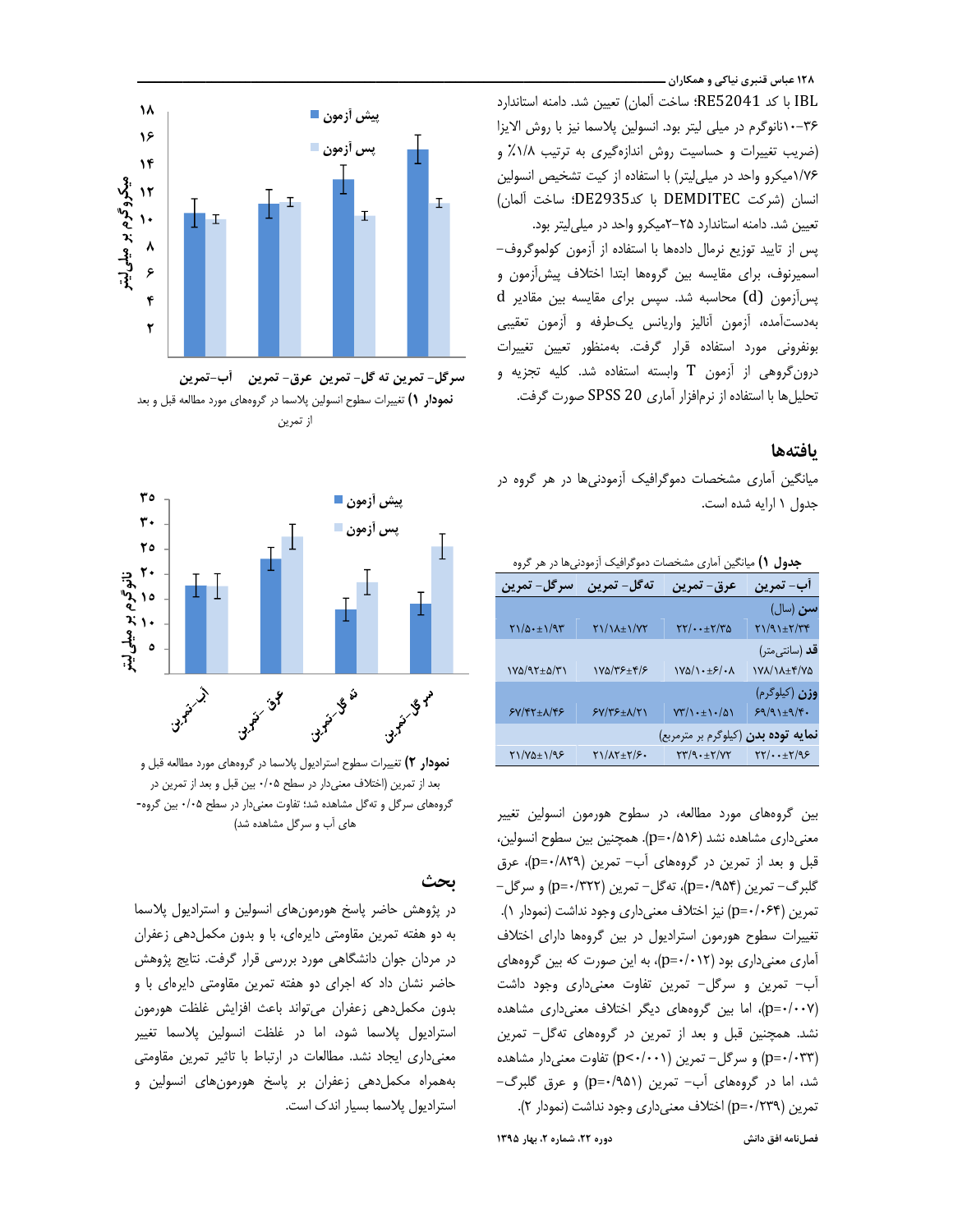تمرينات مقاومتي باعث پاسخ حاد هورموني مي شود. پاسخ حاد هورمونی برای رشد و بازسازی بافتها حیاتی است. تغییرات استراحتی هورمونها یکی از مهمترین پیامدهای تمرینات مقاومتی است که باعث هاپیرتروفی و افزایش قدرت عضلانی می شود. تمرینات مقاومتی باعث یک پاسخ حاد فیزیولوژیک و یک سازگاری مزمن میشود که برای افزایش قدرت عضلانی، هایپرتروفی و استقامت عضلانی محلی حیاتی است<sup>[13]</sup>.

نتايج پژوهش حاضر در خصوص هورمون انسولين پلاسما اختلاف معنیداری بین گروهها نشان نداد که با تحقیق *فنیچیا* و همکاران<sup>[18]</sup> که نشان دادند تمرین مقاومتی کوتامدت تغییر معنیداری در میزان غلظت انسولین در زنان دیابتی ایجاد نمی کند و همچنین با نتایج مطالعه ح*سینی* و همکاران<sup>[19]</sup> که نشان دادند مصرف عصاره زعفران همراه با تمرین مقاومتی در موش های دیابتی در میزان انسولین تغییر معنیداری ایجاد نمی کند، همخوانی دارد. از طرفی، با نتایج پژوهش *احمدی زاد* و همکاران همخوانی ندارد<sup>[20]</sup>. تمرین مقاومتی باعث کاهش غلظت انسولین میشود و دلیل أن را افزایش حساسیت به انسولین بیان کردند که مکانیزم ذکرشده برای آن افزایش پروتئینهای انتقالدهنده گلوکز (GLUT4) است که منجر به افزایش حساسیت به انسولین می شود<sup>[10-12]</sup>. از آنجا که هنگام ورزش، میزان ترشح انسولین خون كاهش مى يابد، سطح انسولينى پايه نيز كاهش مى يابد. همچنين تمرین منجر به کاهش میزان mRNA لازم برای تولید پروانسولین و گلوکوکیناز در پانکراس میشود. کاهش mRNA پروانسولینی نشان دهنده کاهش سنتز انسولین در کبد است و از آنجا که وجود گلوکوکیناز در کبد برای حساسیت سلولهای پانکراس به انسولین ضروری است، بنابراین کاهش میزان mRNA گلوکوکیناز ممکن است منجر به كاهش حساسيت اين سلولها به انسولين شده و میزان ترشح آن را کاهش دهد<sup>[21]</sup>. ممکن است یکی از دلایل معنیدارنبودن تمرین مقاومتی همراه با مکمل زعفران در مطالعه حاضر، شدت، مدت تمرین و دوز مصرفی مکمل زعفران باشد.

در پژوهش حاضر هورمون استرادیول پلاسما اختلاف معنی داری بین گروهها نشان داد که تفاوت بین گروههای آب- تمرین با سرگل– تمرین مشاهده شد و تمرین همراه با مکمل زعفران باعث افزایش معنیدار استرادیول شد. همچنین تفاوت معنیداری بین قبل و بعد از تمرین در گروههای تهگل- تمرین و سرگل- تمرین مشاهده شد. نتايج بهدستآمده از برخى پژوهشها مشابه نتايج پژوهش حاضر است که از آن جمله می توان به پژوهش خرم جاه و *سرمديان<sup>[22]</sup> و اتكينسون و همكاران<sup>[23]</sup> اشاره نمود. نتايج مطالعه* خرم جاه و *سرمدیان* نشان داد که برنامه تمرینی هوازی با شدت ۷۵-۶۵٪ حداکثر ضربان قلب تاثیر معنی داری بر استرادیول سرم ندارد. همچنین نتایج مطالعه *اتکینسون* و همکاران نشان داد که برنامه تمرینی با شدت متوسط تاثیر معنیداری بر استرادیول سرم

ندارد. از طرفی با نتایج *کوپلند* و همکاران<sup>[24]</sup> که نشان دادند برنامه تمرینی استقامتی و مقاومتی در میزان استرادیول تغییراتی ایجاد می کند و باعث افزایش معنی دار استرادیول سرم می شود، ناهمسو است.

استرادیول باعث بهبود جریان خون عروق کرونری می شود<sup>5, 25</sup>]. اثر حاد گشادکنندگی استرادیول از طریق فعال کردن نیتریکاکسایدسنتاز و آزادکردن نیتریکاکساید (NO) است. پیشنهاد شده است که این مکانیزم از طریق فعال شدن گیرنده آلفای استروژنها رخ می دهد<sup>[7, 26, 27]</sup>. با كاهش استروژنها از جمله استرادیول خطر ابتلا به دیابت افزایش می یابد که دلیل آن محرومیت از استروژن است که باعث کاهش پیش رونده در سطح انسولین و تحریک گلوکز و در نتیجه افزایش مقاومت به انسولین و كاهش حساسيت به انسولين مى شود. بنابراين قابل تصور است كه كاهش سوختوساز گلوكز بدن تا حدودى مربوط به محروميت از استروژن ها مخصوصاً استرادیول است.

در خصوص تمرین مقاومتی دایرهای همراه با مکملدهی زعفران تحقیقی یافت نشد، اما احتمالاً زعفران بهدلیل داشتن كاروتنوئيدهاى فراوان بهعنوان يك أنتى اكسيدان قوى[28] باعث افزایش بیوسنتز هورمونهای استروئیدی میشود<sup>[29]</sup>. از طرفی، نقش هورمون استرادیول در سیستم ایمنی بهخوبی شناخته شده است<sup>[10]</sup>. پس شاید ترکیب این دو عامل باعث بهبود سیستم دفاعی در بدن شود. با این حال برای رسیدن به پاسخ قطعی به تحقیقات بیشتری نیاز است.

از جمله محدوديتهاى اين پژوهش، عدم كنترل دقيق رژيم غذايي (انرژی دریافتی و مصرفی) بود. همچنین در این پژوهش امکان تعیین تاثیر دوزهای مختلف مکمل زعفران و طولانی کردن دوره تمرین وجود نداشت. پیشنهاد میشود که در پژوهشهای آینده از گروههای با دوزهای مختلف مکمل و شدتهای مختلف تمرین مقاومتی در دورههای طولانیتر استفاده شود.

# نتيجه گيري

تمرین مقاومتی دایرهای همراه با مکمل زعفران تغییری در میانگین غلظت هورمون انسولین ایجاد نمی کند، اما مصرف مکمل سرگل زعفران مىتواند باعث تقويت اثر تمرين مقاومتى و افزايش هورمون استراديول شود.

**تشکر و قدردانی:** در پایان از تمامی کسانی که ما را در انجام این پژوهش یاری نمودند به ویژه خانم دکتر *فتحی* معاونت محترم پژوهشی دانشکده تربیت بدنی و علوم ورزشی دانشگاه مازندران تقدیر و سیاسگزاری می نماییم.

تاييديه اخلاقي: آزمودني ها داوطلبانه فرم رضايتنامه كتبي را تکمیل و آمادگی خود را برای شرکت در پژوهش اعلام کردند.

Vol. 22, Iss. 2, Spr 2016

Q Horizon Med Sci